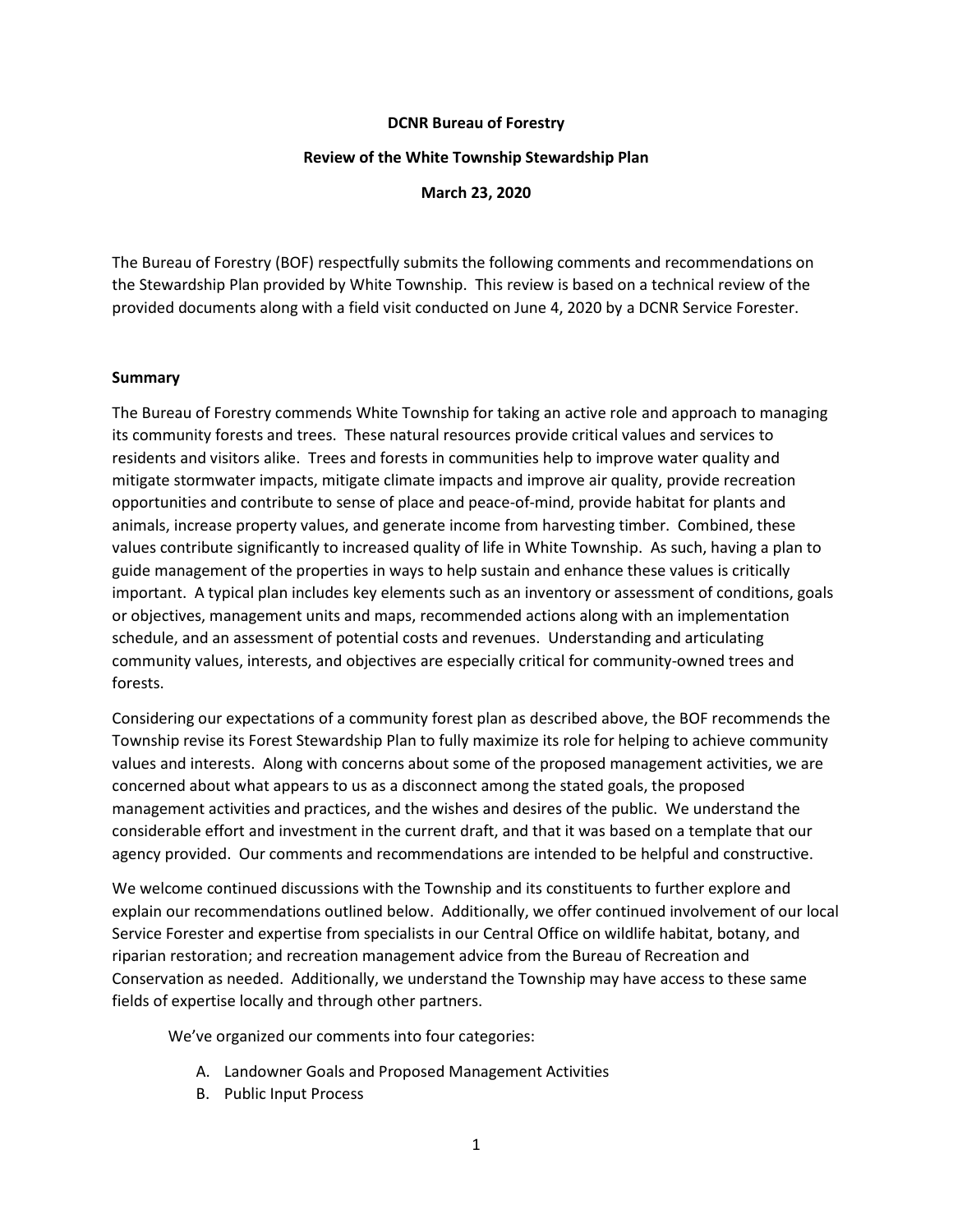- C. Forest Resource Inventory
- D. Specific Forest Management Comments and Recommendations

### **A. Landowner Goals and Proposed Management Activities**

The BOF commends the Township for establishing goals for forest health and sustainability, recreation, aesthetics, and public safety. These goals generally align with our expectations of a community-owned forest. However, we question the expected outcomes of the proposed management practices, the desired future conditions, and how they would align with or contribute to the various goals. What will the resulting management activities look like in the future, and how will these wooded areas function to help achieve the stated goal? For example, is the proposed mulching and subsequent timber harvesting designed to produce an open, park-like setting to improve the aesthetics of the site, and is that the desired condition of township citizens, and how does this relate to forest health and sustainability?

Additionally, we recommend the Township prioritize the overarching goals to better reflect their main desires of the various properties. Not every goal is equally important or could be achieved on every acre of forest. Certain areas lend themselves to certain goals. The BOF is willing to help the Township examine their properties, and portions of each property to better align goals with management activities. Public safety is always a top priority, but it is helpful to think about the interaction of safety with other goals, and the spatial arrangement of these goals and values. Below we itemize our comments for each general goal statement found at the beginning of the plan.

- 1. Forest Health and Sustainability: Improving the health and sustainability of all the township properties is admirable, and a commonly-used forest management goal. Reducing impacts of invasive plants as noted by the township can significantly improve ecological conditions, and overall forest health. However, the BOF is highly concerned with the proposed forest mulching practice and potential unintended consequences of this practice. Mowing, use of herbicides, and other mechanical treatments are commonplace and often successful for controlling invasive species. However, disturbing the soil typically promotes the spread of invasive plants, and is even more-concerning when coupled with opening the canopy and allowing more sunlight to the forest floor. BOF does not support the proposed mulching practice without additional information and discussion on the sequence of this along with other practices. We offer additional technical details below regarding deer impact, tree canopy and forest floor health, and other sustainability concerns.
- 2. Recreation: As a public resource, many of the township properties are heavily used for recreation, and we commend the township for aiming to enhance these opportunities, as they provide many public benefits. However, without careful planning, some areas may suffer from overuse, resulting in environmental damage and reduced recreation benefits. Poorly-located and constructed trails are a prime example, and often cause soil erosion and runoff to nearby streams. The township acknowledged the need to address some of these issues, and BOF/DCNR is willing to offer additional advice on improving recreation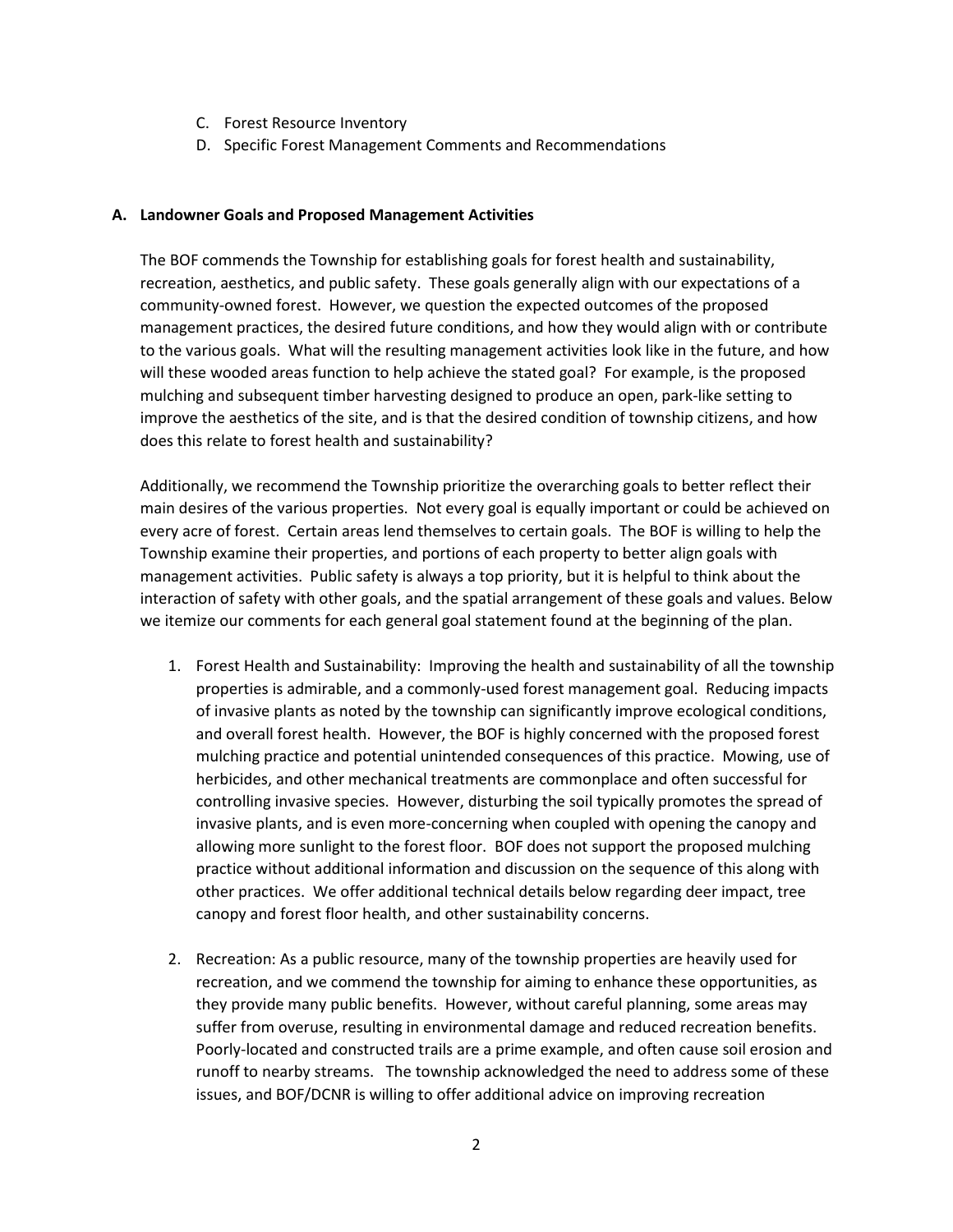opportunities while minimizing adverse impacts to the forest. Additionally, the proposed harvest on Whites Woods could significantly alter recreation values, notably reducing overhead shade provided by a closed canopy and overall aesthetics. We would not recommend or support the proposed "shelterwood" harvest as planned without additional consideration and planning from a recreation perspective.

- 3. Based on review of the goals as written, it also appears that Aesthetics and Safety are important goals. As such, the BOF offers the following comments:
	- i. Aesthetics: What are the primary aesthetic values and expectations, and how are citizens' perspectives incorporated into this goal? Public input could help to understand nuances around aesthetics and the township's wooded properties. For example, some people who hike prefer an open, park-like setting; while others prefer a closed, shaded canopy; while bird watchers might prefer brushy areas due to the habitat values. Another example includes open lawns of grass that require frequent mowing versus fields of native wildflowers—each has a different aesthetic and varying management considerations. Understanding aesthetic values and incorporating them into management activities is complicated, and at times could contradict other goals such as ecological, habitat, and sustainability. Additional, site-specific aesthetic considerations and how they interact or intersect with other goals would help to avoid and minimize conflicts among citizens and users of the properties.
	- ii. Safety: The township's concerns are valid with regards to public safety. Dead trees are natural and even beneficial in forested settings. Dead trees and trees dying from insect or disease outbreaks near people can damage property in parking areas or even injure people along trails. BOF commends this safety acknowledgment, and recommends monitoring tree condition in high-use recreation areas and along trail corridors. However, individual dead/dying trees scattered throughout the forest, away from trails or infrastructure are less cause for concern and are not typically considered as a sole justification for harvesting.
- 4. Related to the Landowner's Goals, revenue generation from harvesting timber is a legitimate and often beneficial forest management activity. Income from timber sales could help to defray costs of other activities, harvesting can help to create and improve habitat conditions for certain wildlife, improve safety and forest health by removing dead or dying trees, and help to support local jobs and the economy. The BOF recommends the township communicate its revenue generation objectives, and then develop a plan for harvesting considering the other goals and values of the properties. Harvesting could help to enhance certain goals, while conflicting with others.

#### **B. Public Input Process**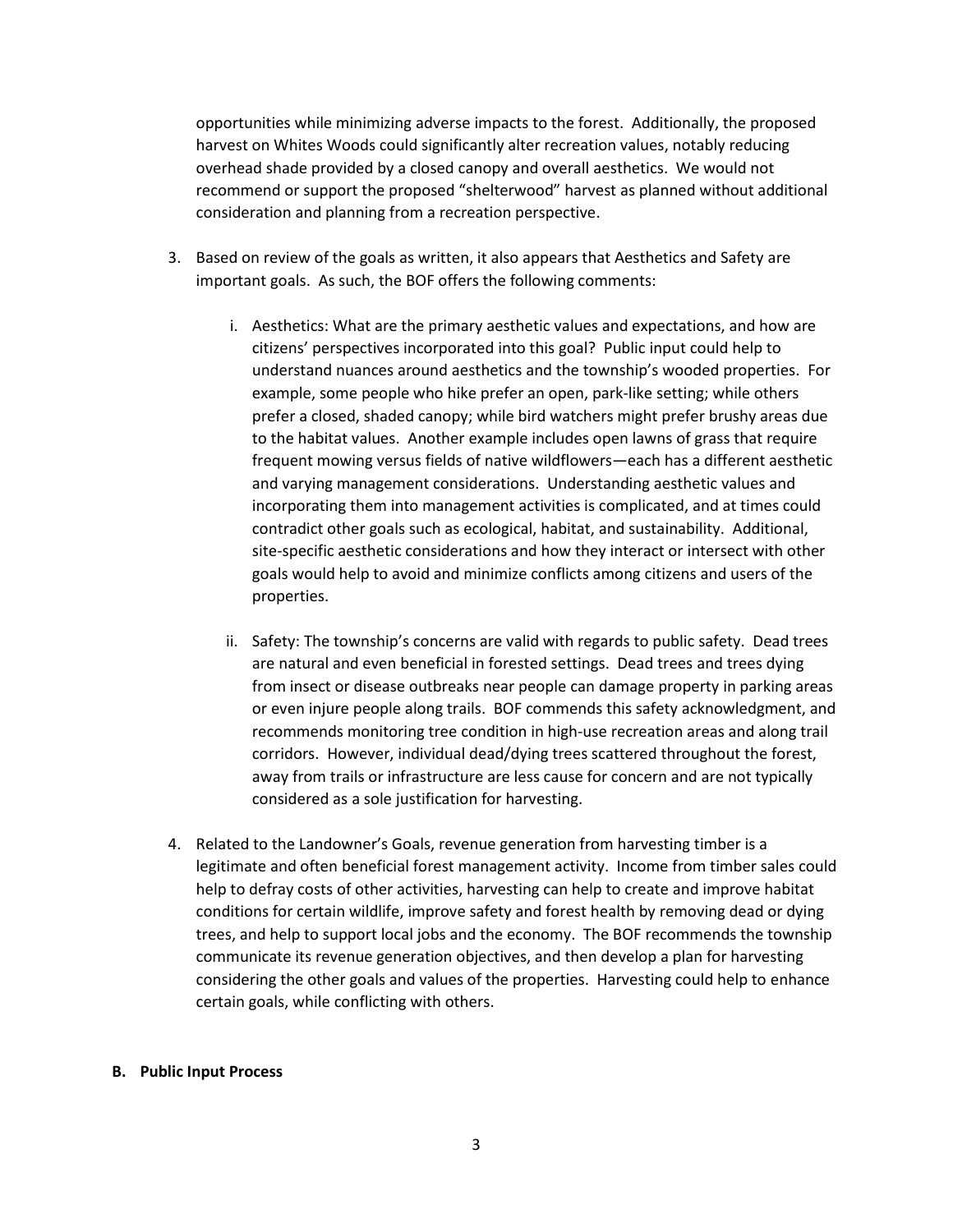The Bureau of Forestry recommends the township implement a public input process to help inform both development and implementation of a forest stewardship plan. As a community-owned forest, we believe it is critical for the township to understand the wishes and desires of its residents, and most importantly, identifying and understanding the values citizens hold and expect of these woodlands. Values include concepts like sense of place, peace and solitude, recreation, aesthetics, health and wellness, access, wildlife habitat, water quality, air quality, and revenue generation how do the various tracts contribute to the community's quality of life. Based on these community values, specific goals and management objectives could then be developed to identify practices and activities to maintain and/or enhance community values. For example, reducing invasive species impact would be a management objective or activity to help achieve a broader goal or value around wildlife habitat and forest health. Many options exist for assessing and incorporating public input, and it appears that local residents are ready and willing to provide constructive viewpoints and feedback.

# **C. Forest Resource Inventory**

To help support development of specific management activities, the BOF recommends developing a forest resource inventory of the properties to help identify site-specific opportunities, areas of need, anticipate outcomes of management activities, and identify areas of ecological significance that might require additional attention. While we acknowledge the draft Stewardship Plan contains components or pieces of an inventory, we recommend a consistent approach across all the properties, or prioritized based goals and intensity of proposed practices or current use. Before investing in a statistically-sound, comprehensive inventory, the Township could develop a management unit or zoning approach to help articulate the pros and cons of various types of inventories. For example, if any parts of the properties include steep slopes that would likely not receive any management activity or include little infrastructure, a detailed inventory might not be needed in these areas.

In general, the inventory should describe the overall forest condition; include distinct/manageable units; forest type/species composition; stocking of the overstory; description of the understory conditions and regeneration conditions; spatial location and extent of invasive plants; ecologically sensitive or unique areas; infrastructure; recreation uses and features and important areas, etc. These inventories then form the basis of developing management activities and plans to achieve the Township's goals. The BOF could provide additional details on developing an inventory. Additionally, any proposed timber harvest should be based on a commensurate, statistically-based inventory and accepted silviculturally-based prescription.

# **D. Specific Forest Management Comments and Recommendations**

# 1. Page 8, regarding the PNDI review:

BOF reviewed the White Township Plan and the accompanying Pennsylvania Natural Diversity Inventory (PNDI). While the PNDI review identified no known species or resources of concern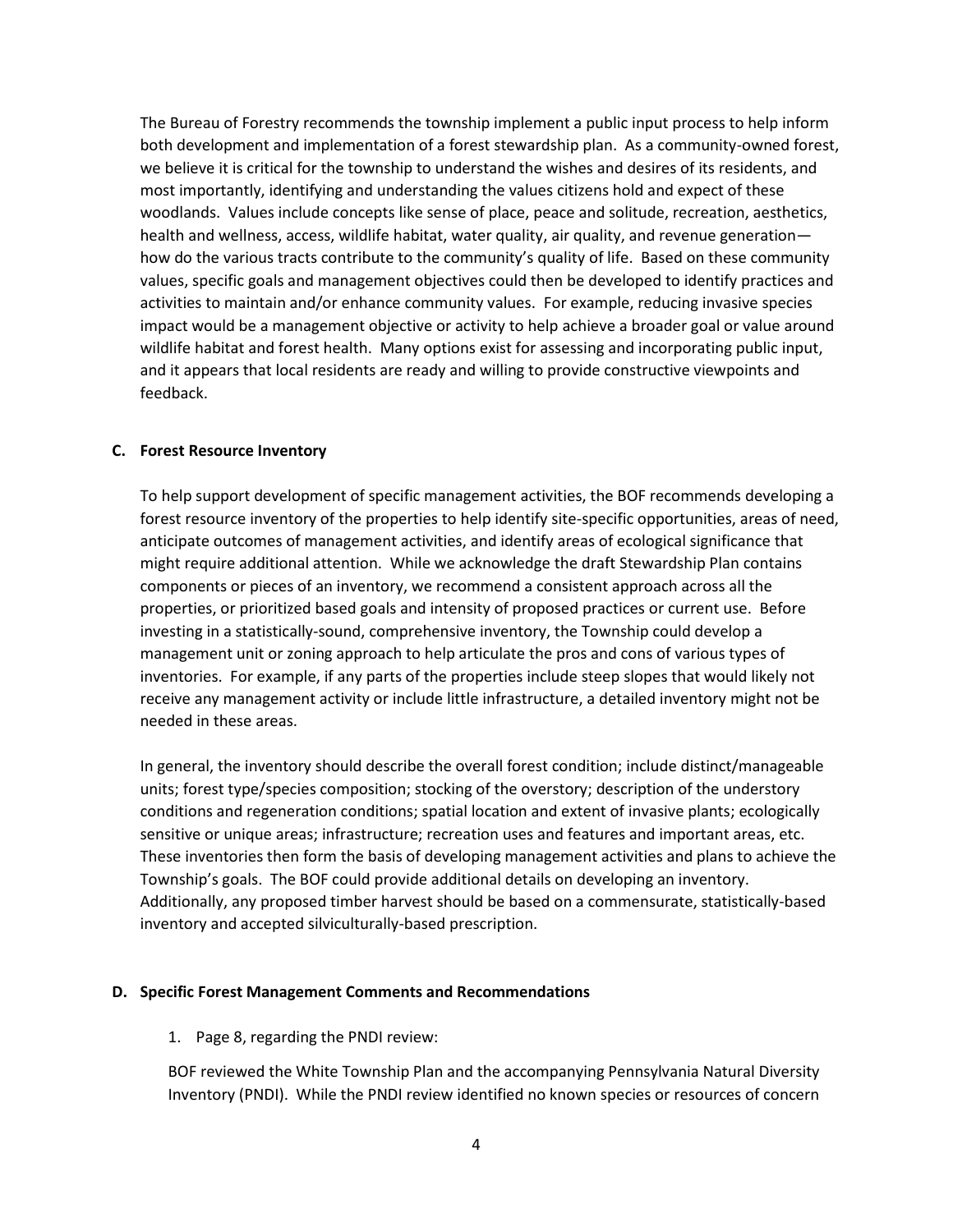within the White Township properties, a Conservation Measure was provided by the US Fish and Wildlife Service.

White Township is within the range of the federally-endangered Indiana bat and Federallythreatened Northern long-eared bat. Indiana and Northern-long eared bat populations have experienced steep declines across their entire US range due to the fungal infection, White Nose Syndrome. The infection is spread during hibernation in caves. When bats are not hibernating, forested and open woods are habitats used by bats and are crucial to their survival. Therefore, conservation and improvement of foraging, roosting and maternity tree habitat is extremely important. While these bats have not been documented as occurring on the properties, they are within the species' range, and the US Fish and Wildlife Service provides conservation measures that will help the stability and recovery of the species.

The BOF recommends the Township conduct additional PNDI reviews at the time of any proposed management activities to ensure proper conservation measures are followed.

Additionally, in 2011, the Pennsylvania Natural Heritage Program published the Indiana County Natural Heritage Area Report. The goal of this report was to document and integrate ecological and conservation information into municipal planning processes. This report identifies the center portion of the Whites Woods property as a natural biological diversity area of county significance ("White's Woods BDA"). The full report can be found here:

[http://www.naturalheritage.state.pa.us/CNAI\\_PDFs/Indiana\\_CNHI\\_Report\\_2011\\_WEB.pdf.](http://www.naturalheritage.state.pa.us/CNAI_PDFs/Indiana_CNHI_Report_2011_WEB.pdf)



Excerpt of Indiana County Natural Heritage Inventory Report, 2011, identifying White's Woods BDA (p. 191).

The BDA was centered on a highly diverse and minimally disturbed stream valley. The report notes the presence of some plant species that tend to be over-collected by humans. Their presence indicates a less-disturbed site.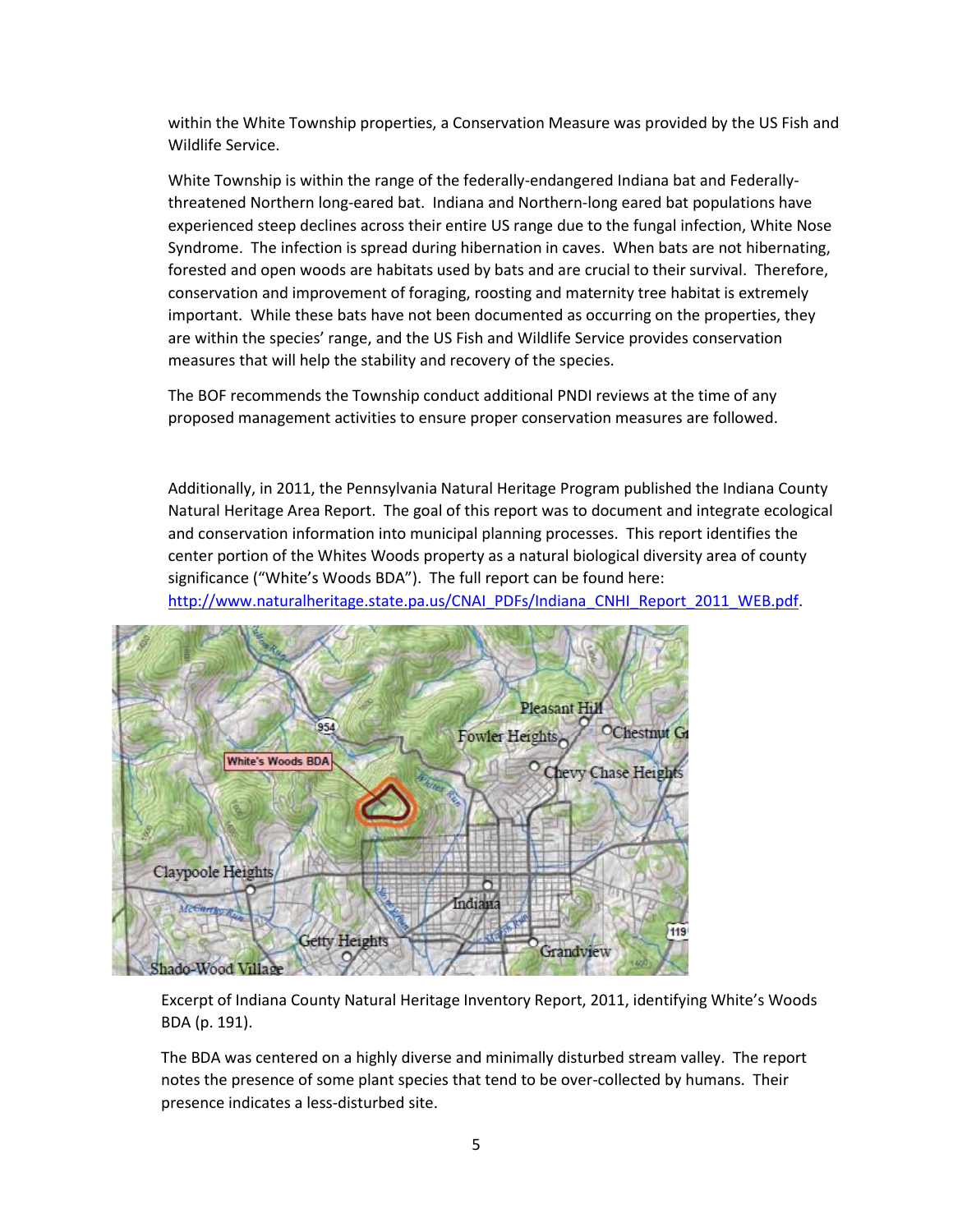Invasive species are identified as a major threat to this BDA including Japanese and Morrow's honeysuckle, garlic mustard, Japanese barberry, and oriental bittersweet. The report recommended controlling invasive species. However, as previously mentioned in the BOF's comments, forest mulching is not a recommended method of invasive removal. Generally, spot treatment or cut-stump methods of chemical herbicide treatment are the preferred methods for invasive plant removal used by BOF.

BOF's Conservation Science and Ecological Resources Division and/or Pennsylvania Natural Heritage Program staff and expertise are available for additional technical assistance for this site and its planning efforts.

- 2. Page 14: "Select Timber Harvest" is not a commonly-recognized silvicultural treatment based on traditional forestry definitions and terminology. As such, we question the purpose of this harvest, intended outcomes, and justification from a forest management perspective. Is this tree removal designed to create a park-like setting or land use change? Otherwise we question the validity of this harvest as described.
- 3. Page 18: Whites Woods Tract #1
	- a. BOF suggests a restatement of the objectives for this tract. As stated, we think the objective is too broad to inform specific management activities. For example, what components of forest health: overstory, understory, insect and disease impacts, white-tailed deer impact, etc. For wildlife, are there specific species of interest, habitat conditions, etc.? And for recreation, what types of recreation, infrastructure needs, seasonality, etc. Detailing these objectives will help to characterize desired future conditions and then help to formulate specific management practices.
	- b. Regarding the discussion on white-tailed deer, we recommend a clear statement of objectives relative to deer. Is the desire for a more-diverse understory of forest plants, more deer, or an ecosystem in balance?
	- c. The BOF is not familiar with mulching treatments to a depth of 6 inches beneath the soil for typical forestry applications. We understand the potential use in highlycompacted situations such as mining reclamation, or other unique situations, but not for a typical treatment of invasive plants. Forest soils are typically not heavily compacted, unless from recent machinery impacts. Typically, exposing mineral soil will result in additional spread of invasive plants, and we would not recommend this practice. As such, the over-seeding would seem like an unnecessary treatment. Regarding the over-seeding, is there a maintenance requirement in future years? BOF would recommend spot-herbicide treatment, cut-stump with herbicide, or other selective treatments specific to the species. Again, is this over-seeding designed to support a specific objective, desired condition, aesthetic objective, or group of wildlife species? This is not a typical treatment with which we are familiar, and are highly concerned about unintended consequences.
	- d. The purpose of this harvest is not clear, and a "select timber harvest" is not consistent with traditional forestry prescriptions. BOF recommends the township clarify the silvicultural prescription and purpose of this harvest. Is the purpose to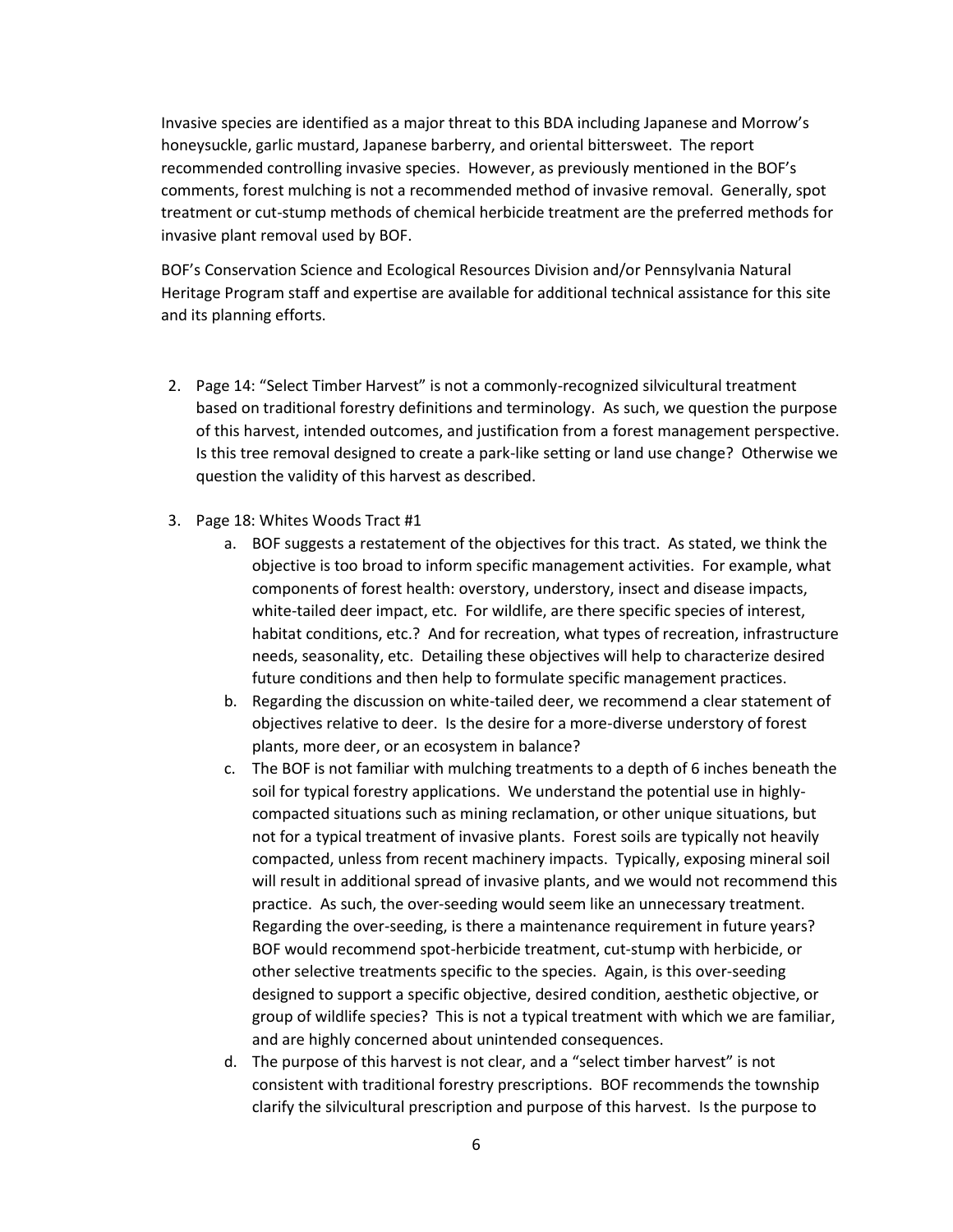regenerate the site? Is it to remove individual hazard trees? Foresters have different perspectives on "stands," and as such, we question characterizing the stand as "overstocked." The trees are big, and it is a closed canopy situation, but having stand and stocking data to characterize the condition of the stand and to support the prescription would be expected and helpful.

Any timber management activity should be conducted only after a proper inventory and development of a science-based prescription, with the aid of a science-based analysis such as the SILVAH program. The prescription should be based on typicallyused variables and indicators for decision-making and planning such as basal area, rotation age, species composition, deer impact, seedling and regeneration potential, etc.

Also, any proposed timber management should be awarded to a contractor through a sealed bid process and administered by an independent consulting forester.

And finally, as part of reviewing the draft stewardship plan, the BOF also reviewed the complaint filed on May 22, 2020 by Friends of White's Woods, Inc. In that complaint, we noticed that Exhibit B references a recommended 240-acre shelterwood harvest to be completed on the White's Woods Tract. This type of harvest is not referenced in the draft stewardship plan, and we question if this is the Township's intent. While scientifically-valid and an accepted type of harvest, we question this level of activity across what appears to be nearly the entire tract. This type of harvest typically includes a sequence of treatments designed to regenerate, or ultimately produce a young, new forest. The resulting young forest has many wildlife benefits, as young, early-successional forests are critical habitats for many wildlife species. Large landowners and agencies like the BOF and PA Game Commission often implement shelterwood harvests to create habitat and regenerate forests over large landscapes. These new forests interspersed with older forests create a patchwork of habitats that support many types of wildlife. In contrast, many private forest owners, or owners of smaller tracts of forest often chose not to regenerate their entire forest at once, due to conflicting values and goals. While a harvest of this nature might create desirable habitat conditions, we question the use of this treatment in a community context. Perhaps implementing a regeneration harvest on a portion of the property having forest health concerns, or is less-visited, or would have less of an aesthetic impact would be more appropriate, if indeed planned by the township? Again, to repeat, a shelterwood harvest is a legitimate, beneficial, and often-used silvilcultural treatment, especially on largetracts of forest, but we question the application on this particular tract of woods without further consultation with community members.

4. Page 22: we appreciate the proposal for a research partnership with IUP and Penn State and encourage the Township and its contractor to pursue this partnership with faculty having diverse backgrounds and expertise to fully explore and evaluate the appropriateness and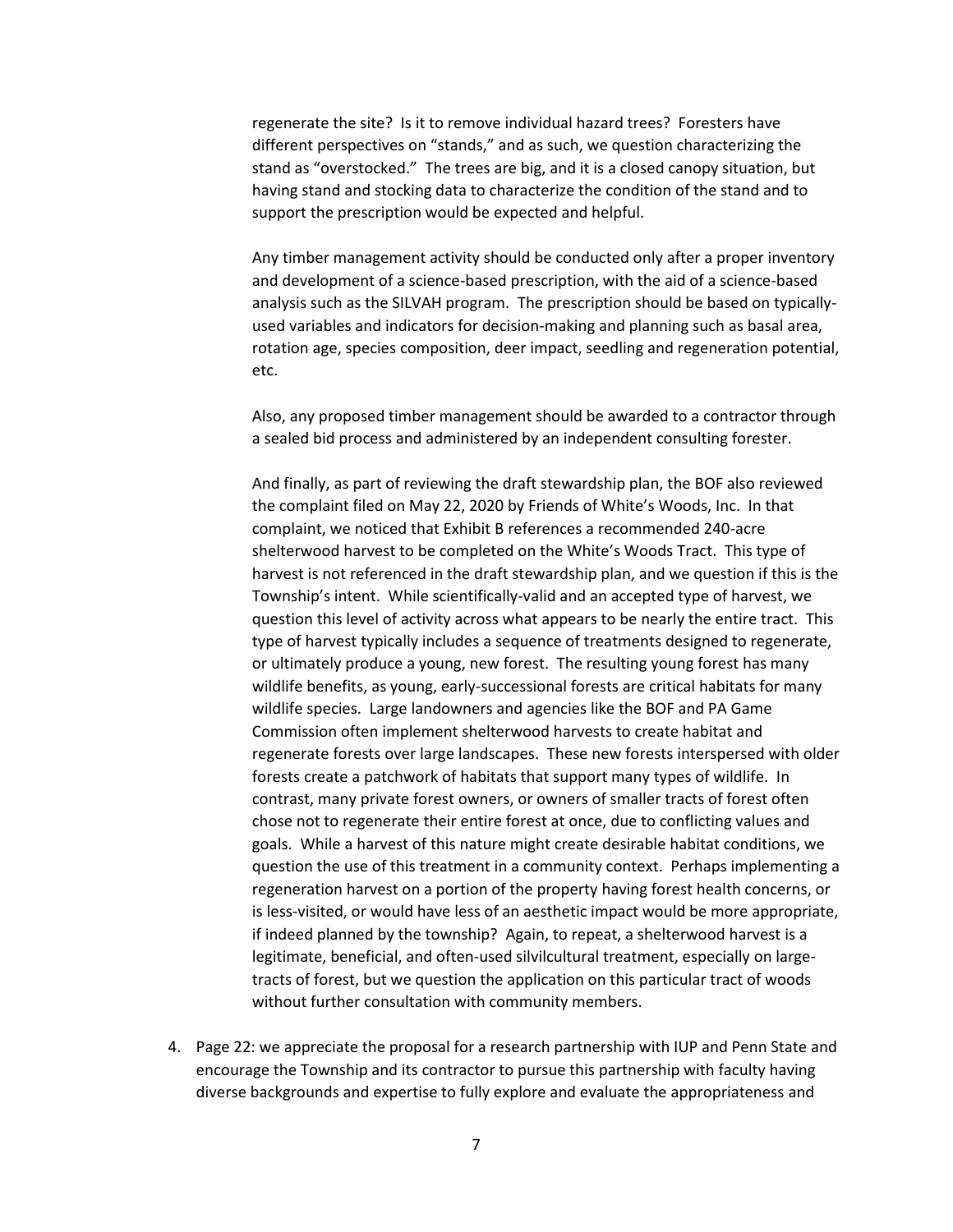effectiveness of forest mulching. The Bureau of Forestry would like to be involved if possible.

- 5. Page 23:
	- a. to reiterate, the BOF is unsure about the proposed mulching, especially for the entire 248 acres. The tract varies considerably, from an oak forest on top to a moist, tulip-poplar forest on the side-hill. Mulching this entire tract is highly concerning and not recommended. Spot-herbicide and other mechanical treatments combined with herbicide would be much more preferred. The BOF recommends reconsideration of expending \$114,000 on these proposed treatments.
	- b. Sustainable Objective Timber Harvest: Is this harvest for the entire site, for a portion? What is the exact prescription? We are not familiar with this terminology. Data and a stand inventory could help to justify additional harvests.
	- c. We commend the township's efforts to improve the streambank and riparian areas. For these activities, we recommend a diverse mix of riparian species, and offer support and expertise in riparian restoration if needed. Maintenance of riparian restoration activities is critical to success; and as such we recommend development of a simple maintenance plan and budget to ensure success. This same comment applies to the proposed pollinator garden on page 24.
	- d. We support the signage, mapping, and improved access. Public input could help to inform and contribute to these efforts.
- 6. Page 24:
	- a. Our comments on harvest terminology and forest mulching apply to other references in the document.
	- b. The American Chestnut tree nursery could be a viable project, and we would be happy to help connect the Township to experts if needed. Volunteers could prove invaluable for maintenance and education and outreach.
	- c. We commend the Township for incorporating projects like the nursery, pollinator garden, community gardens, reduced mowing, and engaging with citizens and volunteers.
- 7. Page 25 and 26: comments address in previous statements.
- 8. Page 26: BOF commends the Township for hiring an arborist to assess and manage community trees. We recommend the Township consider the services of an International Society of Arboriculture (ISA) certified arborist who have received advanced education and training. We also recommend this individual evaluate trees in high-public use areas of other parcels to assess danger trees in proximity to trails.
- 9. Page 27: the recommendations schedule is very useful for planning, budgeting, and communicating when various management practices are expected to occur. Initially, we are concerned about the intensity of proposed activities. Scheduling adequate time between practices to evaluate the outcomes, correct mistakes, account for delays and weather